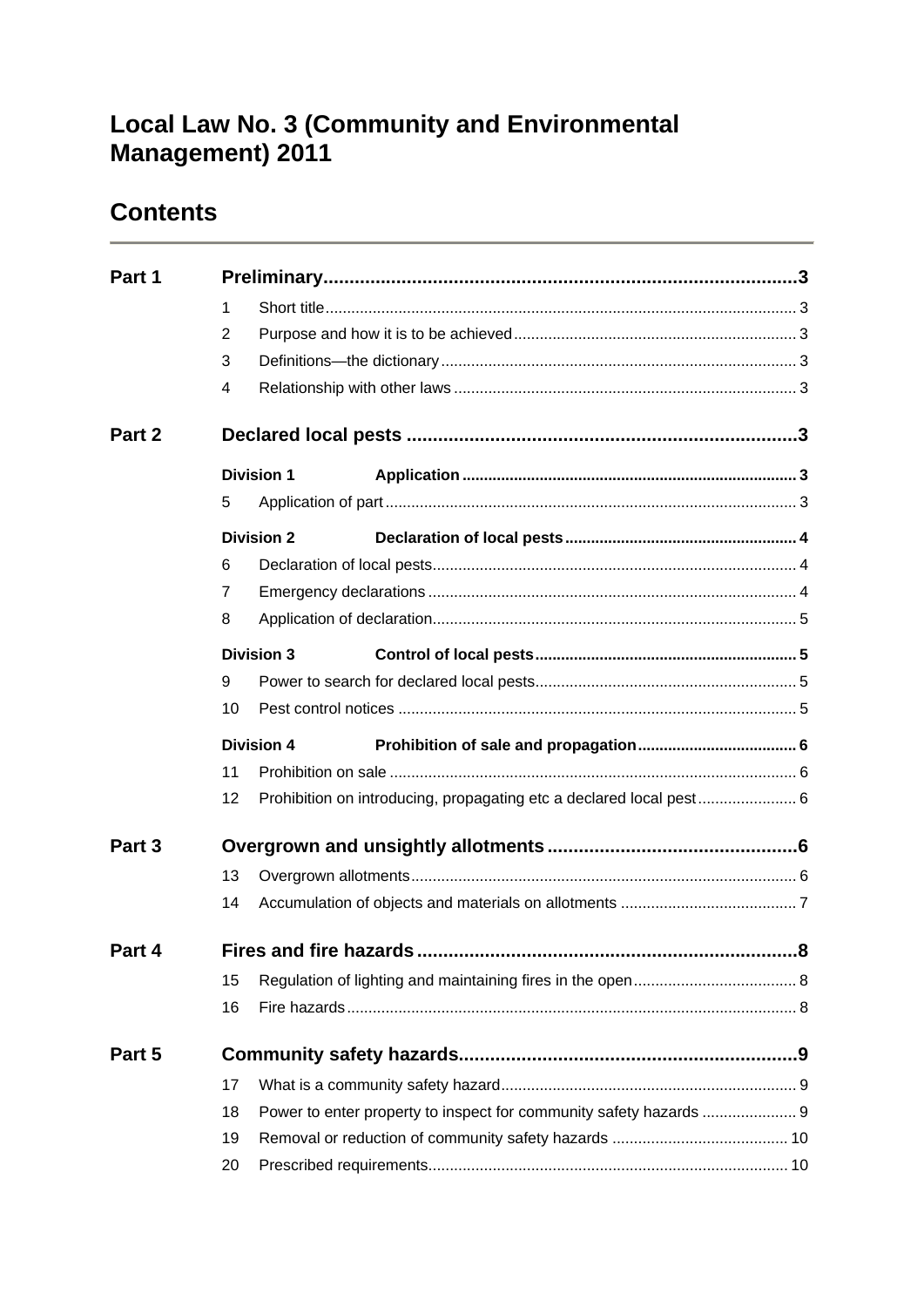| Part 6 |     |  |  |
|--------|-----|--|--|
|        | 21. |  |  |
| Part 7 |     |  |  |
|        |     |  |  |
|        |     |  |  |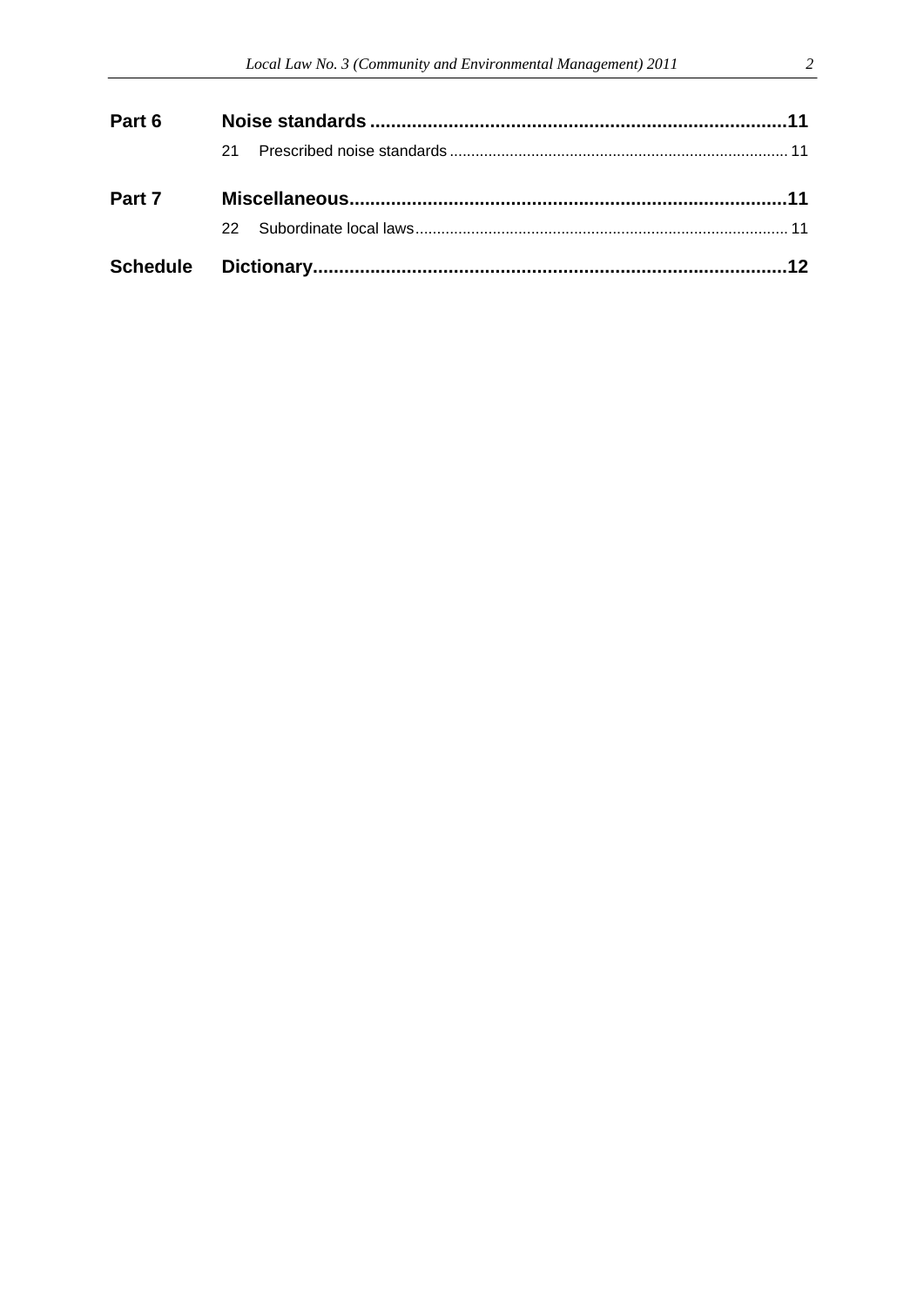## <span id="page-2-0"></span>**Part 1** Preliminary

### <span id="page-2-1"></span>**1 Short title**

This local law may be cited as *Local Law No. 3 (Community and Environmental Management) 2011.*

### <span id="page-2-2"></span>**2 Purpose and how it is to be achieved**

- (1) The purpose of this local law is to protect the environment and public health, safety and amenity within the local government's area.
- (2) The purpose is to be achieved by providing for the elimination or reduction of risks and threats to the environment and public health, safety and amenity resulting from
	- (a) inadequate protection against animal and plant pests; and
	- (b) vegetation overgrowth; and
	- (c) visual pollution resulting from accumulation of objects and materials; and
	- (d) fires and fire hazards not regulated by State law; and
	- (e) community safety hazards; and
	- (f) noise that exceeds noise standards.

### <span id="page-2-3"></span>**3 Definitions—the dictionary**

The dictionary in the schedule defines particular words used in this local law.

### <span id="page-2-4"></span>**4 Relationship with other laws[1](#page-0-0)**

This local law is—

- (a) in addition to and does not derogate from laws for pest management, regulation of fires and environmental protection; and
- (b) to be read with *Local Law No. 1 (Administration) 2011*.

## <span id="page-2-5"></span>**Part 2 Declared local pests**

### <span id="page-2-6"></span>**Division 1 Application**

### <span id="page-2-7"></span>**5 Application of part**

- (1) This part does not apply to—
	- (a) an animal or plant that is a declared pest under the *Land Protection (Pest*  and Stock Route Management) Act [2](#page-2-8)002<sup>2</sup> or the Plant Protection Act 1989<sup>[3](#page-2-9)</sup>; or

<sup>&</sup>lt;sup>1</sup> This local law and any subordinate local law made under it do not apply to the extent of any inconsistency with a law of the State or the Commonwealth. See the Act, section 27. <sup>2</sup>

<span id="page-2-8"></span><sup>&</sup>lt;sup>2</sup> See the *Land Protection (Pest and Stock Route Management) Act 2002*, sections 36 and 37, regarding the declaration of plants and animals as declared pests for the State or part of the State.

<span id="page-2-10"></span><span id="page-2-9"></span><sup>&</sup>lt;sup>3</sup> See the *Plant Protection Act 1989*, section 4, regarding the declaration of pests that are harmful to the growth or quality of crop plants.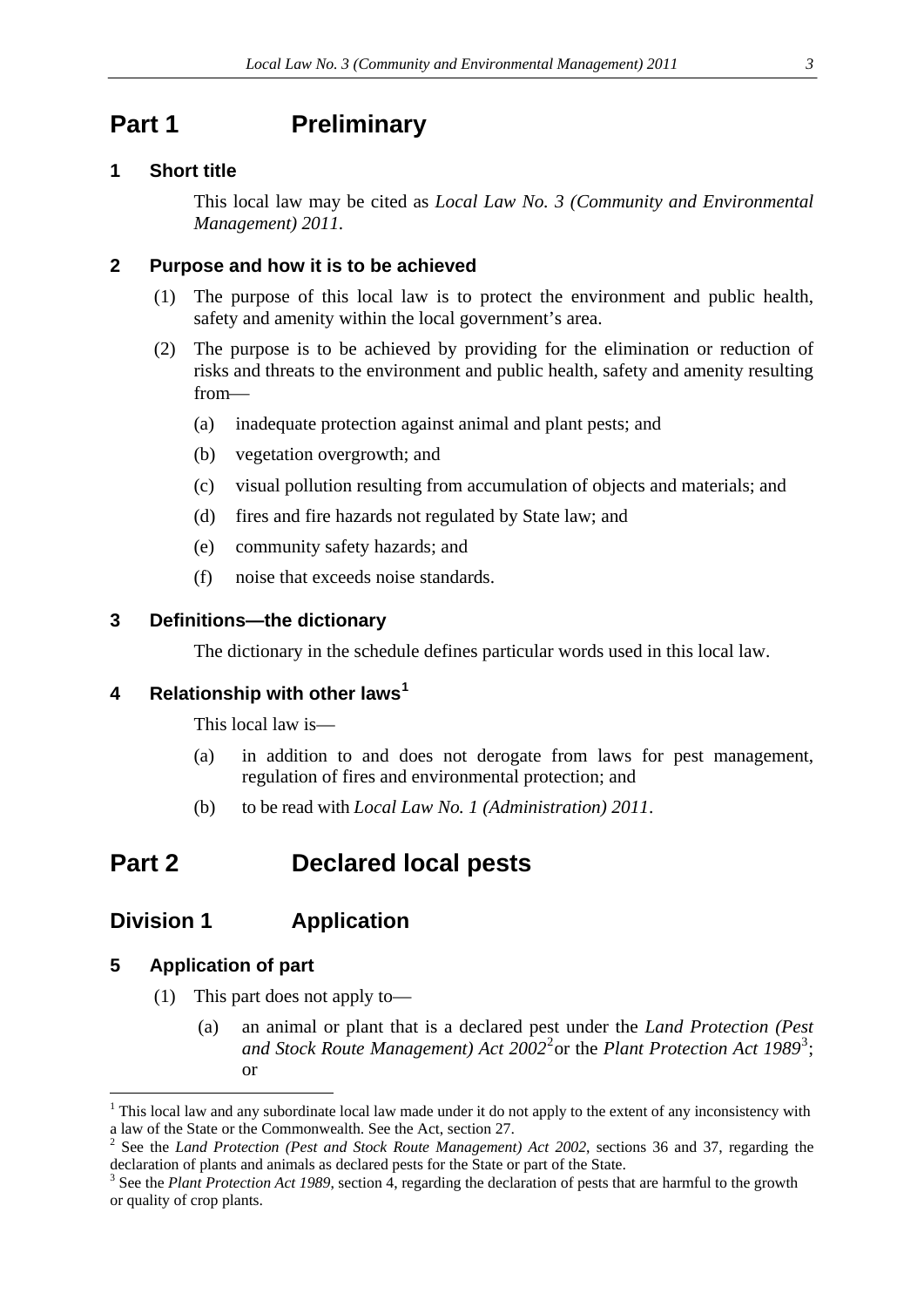- (b) noxious fisheries resources or diseased fisheries resources<sup>[4](#page-2-10)</sup>.
- (2) In this section

*declared pest* see the *Land Protection (Pest and Stock Route Management) Act 2002*, section 8 and the *Plant Protection Act 1989*, section 4. *diseased fisheries resources* see the *Fisheries Act 1994*, section 94. *noxious fisheries resources* see the *Fisheries Act 1994*, schedule.

### <span id="page-3-0"></span>**Division 2 Declaration of local pests**

#### <span id="page-3-1"></span>**6 Declaration of local pests**

- (1) The local government may, by subordinate local law, declare an animal or plant of a specified species to be a local pest.
- (2) Before the local government makes a declaration under this section, it must consult with the chief executive about the desirability of the declaration.
- (3) A declaration under this section—
	- (a) must be published in a newspaper circulating generally in the local government's area; and
	- (b) comes into force on the date of publication.
- (4) In this section—

*chief executive* means the chief executive of the department in which the *Land Protection (Pest and Stock Route Management) Act 2002* is administered*.* 

### <span id="page-3-2"></span>**7 Emergency declarations**

- (1) This section applies if the local government is satisfied urgent action is needed to avoid or minimise an immediate risk of environmental harm posed by a plant or animal.
- (2) The local government may, by resolution, declare an animal or plant of the relevant species to be a local pest.
- (3) A declaration under this section—
	- (a) must be published in a newspaper circulating generally in the local government's area; and
	- (b) comes into force on the date of publication; and
	- (c) comes to an end three months after the date of publication.
- (4) In this section—

<span id="page-3-3"></span><u>.</u>

*environmental harm* see *Environmental Protection Act 1994*, section 14.

<sup>&</sup>lt;sup>4</sup> See the *Fisheries Act 1994*, section 94, regarding the declaration of diseased fisheries resources.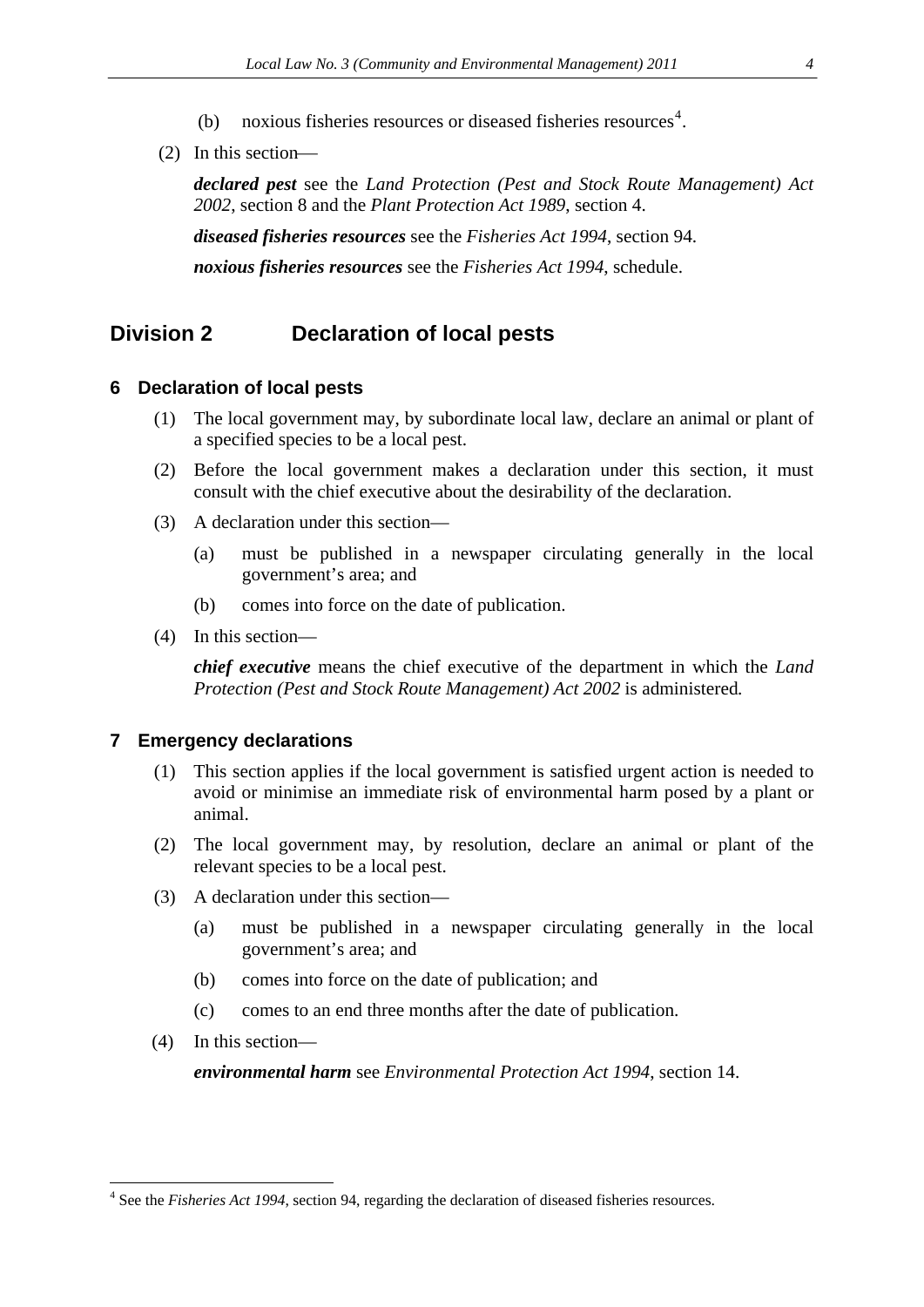### <span id="page-4-0"></span>**8 Application of declaration**

A declaration may apply—

- (a) to the whole of the local government's area or in a specified part or parts of the area; and
- (b) generally or only in specified circumstances.

### <span id="page-4-1"></span>**Division 3 Control of local pests**

### <span id="page-4-2"></span>**9 Power to search for declared local pests**

- (1) This section applies if an authorised person wants to enter a property to search for declared local pests.
- (2) After giving reasonable written notice to the owner and the occupier of the property, the authorised person may—
	- (a) enter the property without the permission of the occupier; and
	- (b) take reasonable action to search for declared local pests.
- (3) However, the authorised person—
	- (a) must, as soon as the authorised person enters the property, inform any occupier of the property—
		- (i) of the reason for entering the property; and
		- (ii) that the authorised person is authorised under this local law to enter the property, excluding a home on the property, without the permission of the occupier; and
	- (b) may enter a home that is on the property only with the permission of the occupier of the relevant part of the property.
- (4) If the occupier gives permission under subsection (3)(b), the authorised person may ask the occupier to sign a document that confirms that the occupier has given permission.

#### <span id="page-4-3"></span>**10 Pest control notices**

- (1) An authorised person may, by compliance notice<sup>[5](#page-3-3)</sup> given to the owner of land, require the owner<sup>[6](#page-4-4)</sup> to take specified action to control declared local pests.
- (2) The specified action may include action to—
	- (a) destroy declared local pests on the land; or
	- (b) minimise the risk of an outbreak of declared local pests on the land; or
	- (b) prevent or minimise seeding or reproduction by declared local pests; or

<span id="page-4-5"></span><sup>5</sup> See *Local Law No.1 (Administration) 2011*, section 27, regarding the requirements for compliance notices and the offence for not complying with a compliance notice.

<span id="page-4-4"></span><sup>&</sup>lt;sup>6</sup> See the Act, section 140, in relation to the owner's right to enter property where the owner is not the occupier to take action to comply with a remedial notice, and section 141, in relation to an occupier's right to recover amounts incurred to satisfy an owner's obligations.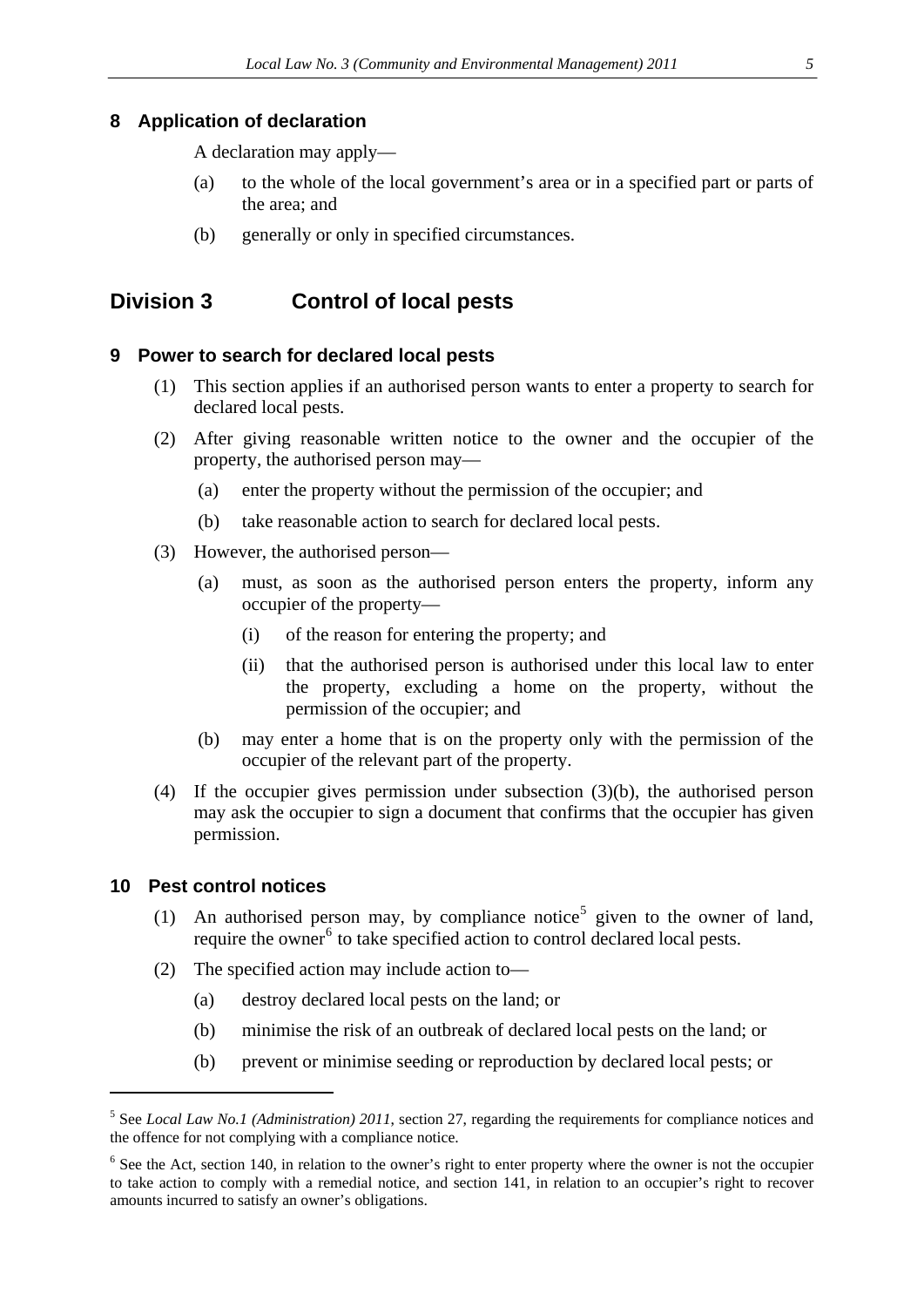- (c) contain infestation by declared local pests within a localised area; or
- (d) reduce the density or extent of infestation by declared local pests; or
- (e) remove harbour provided to declared local pests.
- (3) The notice may require the repetition of a specified action at stated intervals or on the reappearance of the declared local pest within a specified period.

### <span id="page-5-0"></span>**Division 4 Prohibition of sale and propagation**

### <span id="page-5-1"></span>**11 Prohibition on sale**

A person must not—

- (a) sell or supply a declared local pest; or
- (b) offer or display a declared local pest for sale or supply.

Maximum penalty—50 penalty units.

### <span id="page-5-2"></span>**12 Prohibition on introducing, propagating etc a declared local pest**

- (1) A person must not—
	- (a) introduce, propagate or breed a declared local pest; or
	- (b) provide harbour to a declared local pest.

Maximum penalty for subsection (1)—50 penalty units.

(2) However, subsection (1) does not apply to a person who has been prescribed under a subordinate local law for this subsection as exempt from the offence in subsection (1) in relation to a specified pest.

*Example of persons that might be exempted from subsection (1) in relation to specified pests—*

- Staff of research organisations such as universities or the CSIRO who require a particular pest for research purposes.
- An employee of a circus using a particular pest to provide entertainment to the public.
- Staff of an organisation using a particular pest as part of an education program.
- An employee of a zoo that keeps a particular pest.
- (3) In this section—

*introduce* means to introduce, or cause to introduce, into the local government's area.

## <span id="page-5-3"></span>**Part 3 Overgrown and unsightly allotments**

#### <span id="page-5-4"></span>**13 Overgrown allotments**

- (1) This section applies where an authorised person forms the opinion that an allotment is overgrown with vegetation to such an extent that it—
	- (a) has seriously affected the visual amenity of the allotment; or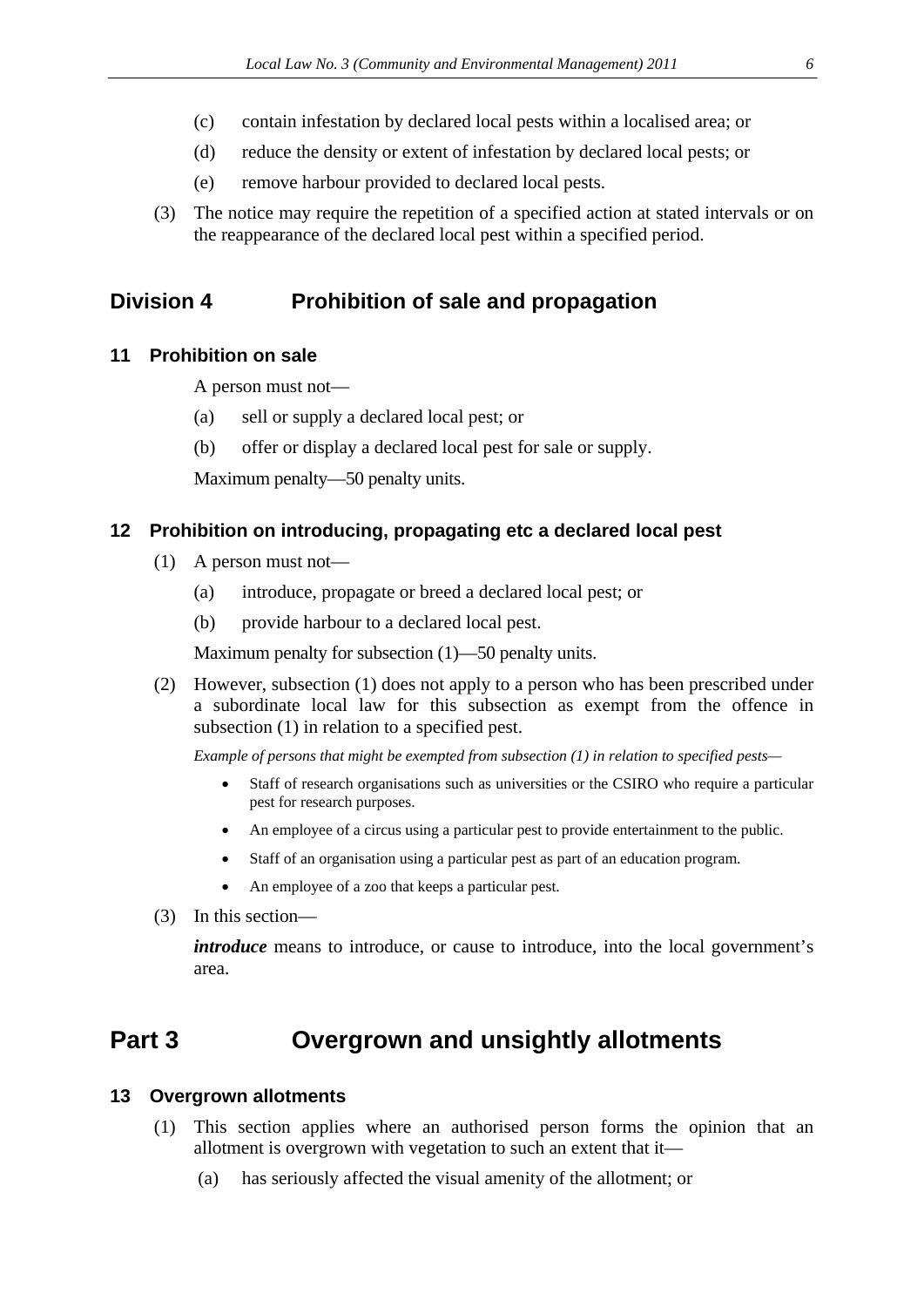- (b) is likely to attract or harbour reptiles or vermin.
- (2) The authorised person may, by compliance notice<sup>[7](#page-4-5)</sup> given to the responsible person for the allotment, require the responsible person to clear the vegetation to an extent specified in the notice.
- (3) However, the notice cannot prevent a use of land authorised under the Planning Act<sup>[8](#page-6-1)</sup> or the *Environmental Protection Act 1994*.
- (4) In this section—

*vegetation* includes a tree, bush, shrub, plant or grass, but does not include vegetation that is protected under a  $law<sup>9</sup>$  $law<sup>9</sup>$  $law<sup>9</sup>$  of the State or Commonwealth or under the local government's planning scheme.

### <span id="page-6-0"></span>**14 Accumulation of objects and materials on allotments**

- (1) This section applies where an authorised person forms the opinion that objects or materials brought on to, or allowed to accumulate on, an allotment—
	- (a) have seriously affected the visual amenity of the allotment; or
	- (b) are likely to attract or harbour reptiles or vermin.

*Examples for paragraph (a) of objects and materials that may seriously affect the visual amenity of an allotment—* 

- Discarded or disused machinery or machinery parts.
- Broken-down or severely rusted vehicles.
- Discarded bottles, containers or packaging.
- Refuse or scrap material.
- (2) The authorised person may, by compliance notice<sup>[10](#page-6-3)</sup> given to the responsible person for the allotment, require the responsible person to—
	- (a) remove objects or materials that are causing the circumstance mentioned in subsection  $(1)(a)$  or  $(b)$ ; or
	- (b) take other specified action to remedy the circumstance mentioned in subsection  $(1)(a)$  or  $(b)$ .

*Example of action that might be required under paragraph (b)—* 

Erecting an appropriate structure (in accordance with requirements under the Planning Act) to screen unsightly objects or materials from public view.

(3) However, the notice cannot prevent a use of land authorised under the Planning Act or the *Environmental Protection Act 1994*.

<span id="page-6-4"></span> $7$  See footnote 5.

<span id="page-6-1"></span><sup>8</sup> See definition of *Planning Act* in the Act, schedule 4.

<span id="page-6-2"></span><sup>9</sup> For example, vegetation may be protected under the *Nature Conservation Act 1994,* the *Vegetation Management Act 1999,* the Planning Act*,* the *Queensland Heritage Act 1992,* the *Fisheries Act 1994* and the *Environment Protection and Biodiversity Conservation Act 1999 (Cwlth)*.

<span id="page-6-3"></span> $10$  See footnote 5.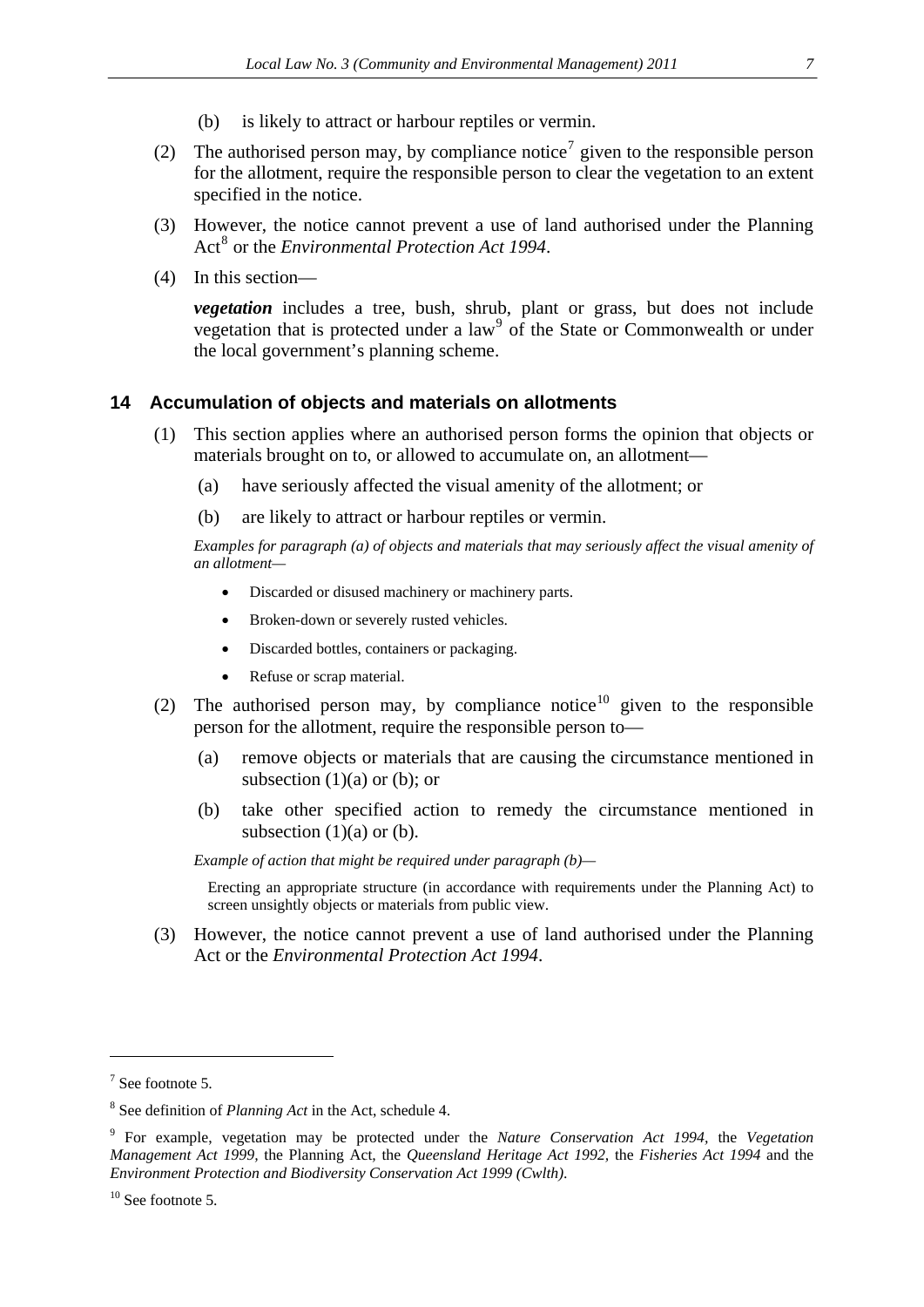## <span id="page-7-0"></span>**Part 4 Fires and fire hazards**

### <span id="page-7-1"></span>**15 Regulation of lighting and maintaining fires in the open**

- (1) This section does not apply to the lighting or maintaining of a fire that is authorised under the *Fire and Rescue Service Act 1990*. [11](#page-6-4)
- (2) The local government may, by subordinate local law, prohibit or restrict the lighting or maintaining of fires in the open in the whole, or designated parts, of the local government's area.

*Example*

The subordinate local law might prohibit the lighting of fires, or a particular type of fire, in the open, unless 1 or more of the following conditions is met

- the fire is contained in an approved incinerator;
- the fire is established in a specified way and specified precautions are taken to prevent the spread of fire;
- the fire is lit and extinguished within a specified time.
- (3) A person must comply with a prohibition or restriction imposed under this section.

Maximum penalty for subsection  $(3)$ —50 penalty units.

(4) A person must not light or maintain a fire if the fire exposes property to the risk of damage or destruction by fire.

Maximum penalty for subsection  $(4)$ —50 penalty units.

(5) However, a person does not commit an offence under subsection (3) or (4) if the person is authorised or required to light or maintain the fire in the performance of duties under another Act.

### <span id="page-7-2"></span>**16 Fire hazards**

- (1) This section applies where an authorised person forms the opinion that a fire hazard exists on an allotment.
- (2) The authorised person may, by compliance notice<sup>[12](#page-7-3)</sup> given to the responsible person for the allotment, require the responsible person to take specified action to reduce or remove the fire hazard.<sup>[13](#page-7-4)</sup>

<sup>&</sup>lt;sup>11</sup> See the *Fire and Rescue Service Act 1990*, section 63, regarding fires authorised by notification, section 65 regarding fires authorised by permit and section 69, regarding notices requiring occupiers to take measures to reduce the risk of fire. For fires authorised by notification under section 63, see the Notification by the Commissioner of Fire and Rescue Service published in the gazette on 6 August 2004.

<span id="page-7-3"></span> $12$  See footnote 5.

<span id="page-7-5"></span><span id="page-7-4"></span><sup>&</sup>lt;sup>13</sup> See also the *Fire and Rescue Service Act 1990*, section 69, under which the Fire Services Commissioner can publish a general notification in the gazette requiring occupiers of land to take measures to reduce the risk of fire occurring or the risk to persons, property or environment in the event of fire occurring.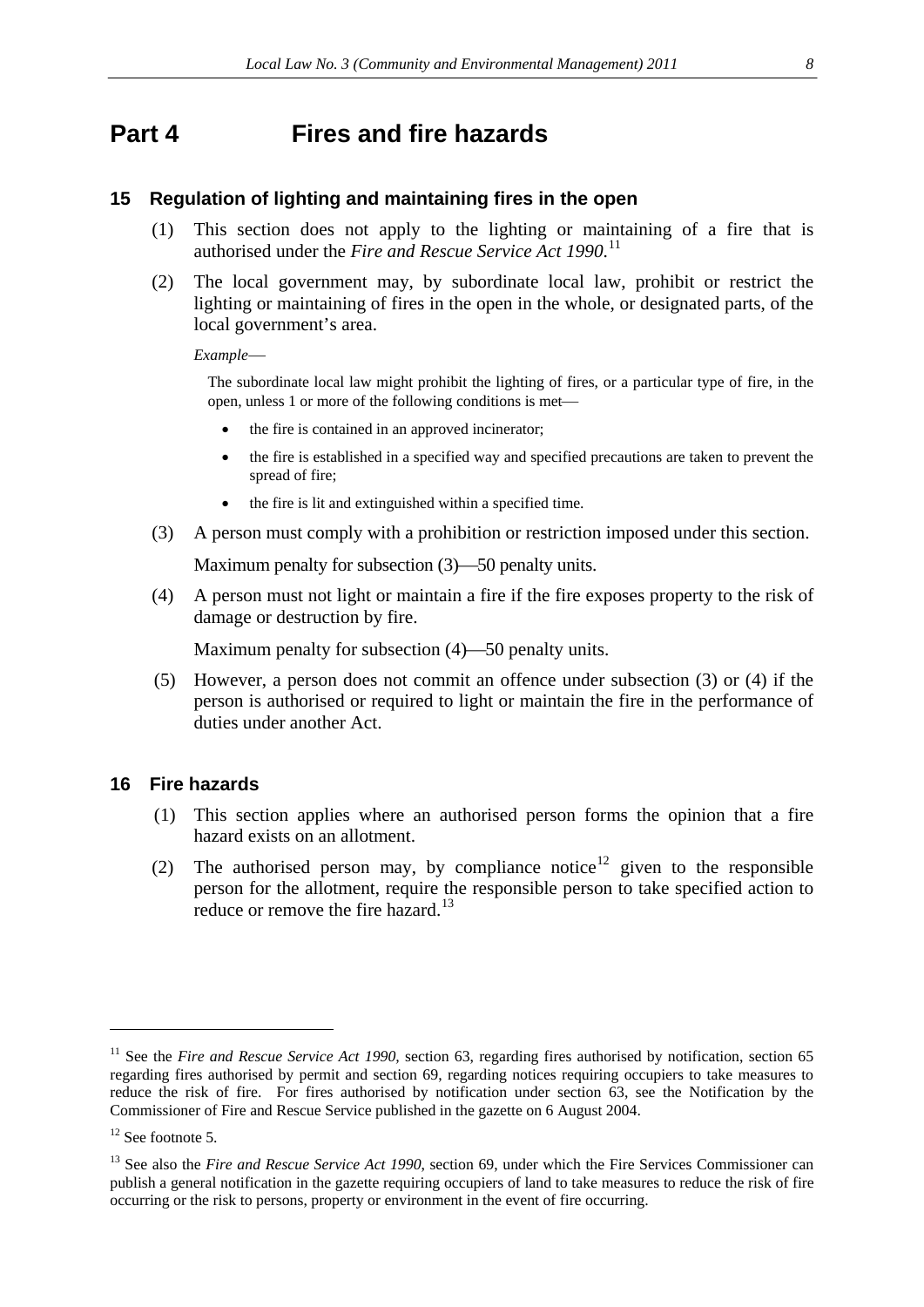(3) In this section—

#### *fire hazard* means*—*

- (a) anything that, because of its flammable nature, its position or its quantity, exposes property to significant risk of damage or destruction by fire; or
- (b) a thing that is declared to be a fire hazard under a subordinate local law for this paragraph.

*Examples of fire hazards for paragraph (a)*

- Live cinders or hot ash that is not enclosed in a fireplace so constructed as to prevent the escape of cinders or ash.
- A substantial accumulation of grass clippings that is liable to spontaneous combustion.
- Dry vegetation that could be easily ignited or other flammable materials.

## <span id="page-8-0"></span>**Part 5 Community safety hazards**

#### <span id="page-8-1"></span>**17 What is a community safety hazard**

#### A *community safety hazard* is*—*

- (a) a fence or structure on land that, because of its nature or its position, poses a significant risk of causing injury to a person or damage to property; or
- (b) objects or materials on land that are likely to become airborne in periods of high wind in a way that poses a significant risk of causing injury to a person or damage to property; or
- (c) a thing that is declared to be a community safety hazard under a subordinate local law for this paragraph.

*Examples of a fence or structure that may be a community safety hazard for paragraph (a)*

- Barbed wire fencing adjoining a public park or reserve or located in an urban area.
- Electric fences adjoining public land.
- An unfenced dam adjacent to a public park or reserve.

#### <span id="page-8-2"></span>**18 Power to enter property to inspect for community safety hazards**

- (1) This section applies if an authorised person wants to enter a property to inspect it to identify any community safety hazards.
- (2) After giving reasonable written notice to the owner and the occupier of the property, the authorised person may—
	- (a) enter the property without the permission of the occupier; and
	- (b) take reasonable action to inspect the property for community safety hazards.
- (3) However, the authorised person—
	- (a) must, as soon as the authorised person enters the property, inform any occupier of the property—
		- (i) of the reason for entering the property; and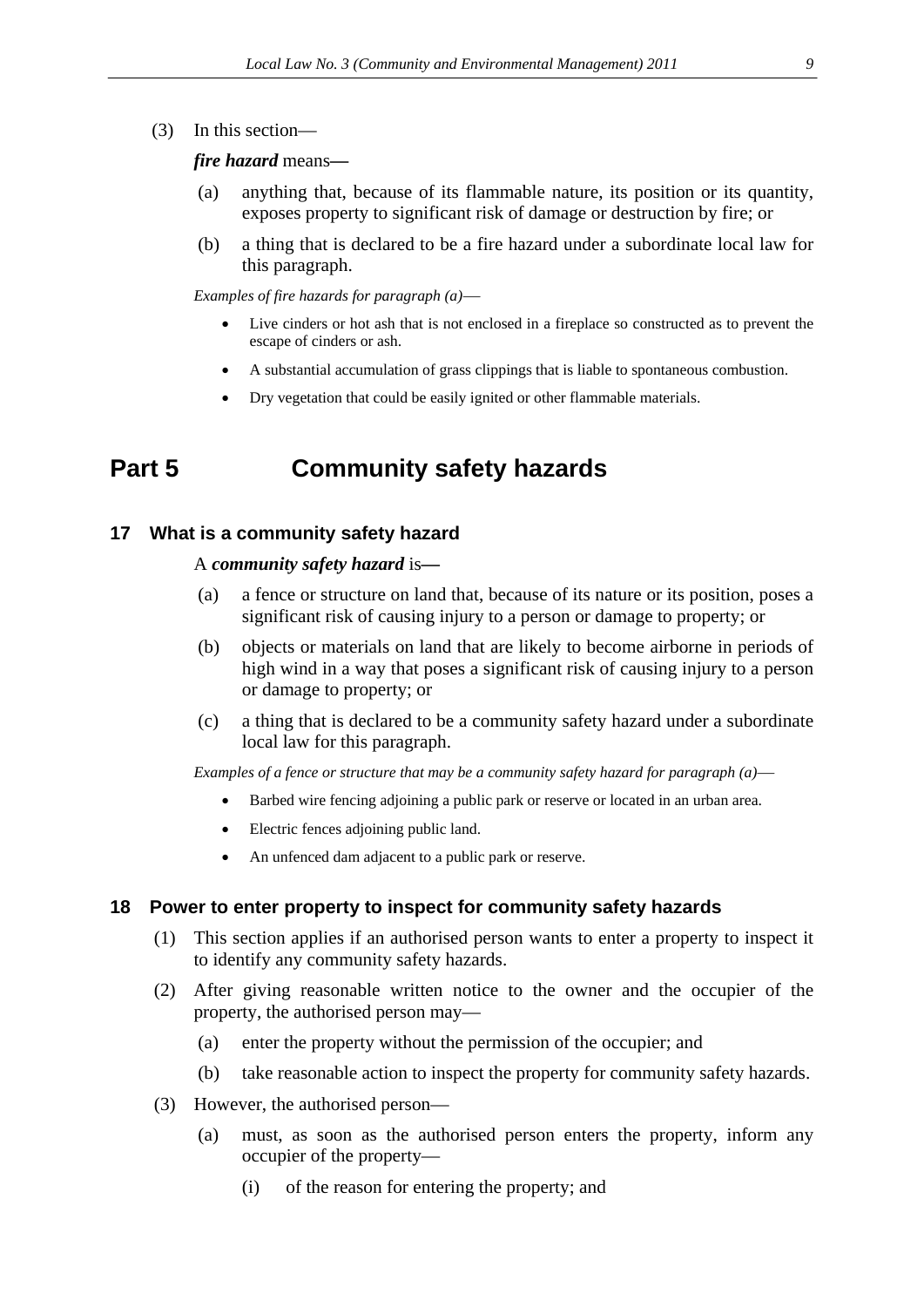- (ii) that the authorised person is authorised under this local law to enter the property, excluding a home on the property, without the permission of the occupier; and
- (b) may enter a home that is on the property only with the permission of the occupier of the relevant part of the property.
- (4) If the occupier gives permission under subsection (3)(b), the authorised person may ask the occupier to sign a document that confirms that the occupier has given permission.

### <span id="page-9-0"></span>**19 Removal or reduction of community safety hazards**

- (1) This section applies where an authorised person forms the opinion that a community safety hazard exists on an allotment.
- (2) The authorised person may, by compliance notice<sup>[14](#page-7-5)</sup> given to the responsible person for the allotment, require the responsible person to take specified action in relation to the community safety hazard to*—*
	- (a) remove the hazard; or
	- (b) reduce the level of risk to persons or property.

*Example of specified action that might be required under paragraph (b) to reduce the risk to the community from a community safety hazard*

Securing objects or materials that may become airborne in periods of high wind.

### <span id="page-9-1"></span>**20 Prescribed requirements**

(1) The local government may, by subordinate local law, prescribe requirements that must be met by responsible persons relating to specified types of community safety hazards located on the owner's land.

*Example of prescribed requirements*

- A requirement to place signs on electric fences or barbed wire fences adjoining public land to warn persons of the risk of injury.
- A requirement to install and maintain an electric fence in accordance with appropriate standards.
- <span id="page-9-2"></span> (2) A responsible person must comply with requirements prescribed under this section.

Maximum penalty for subsection  $(2)$ —50 penalty units.

<u>.</u>

 $14$  See footnote 5.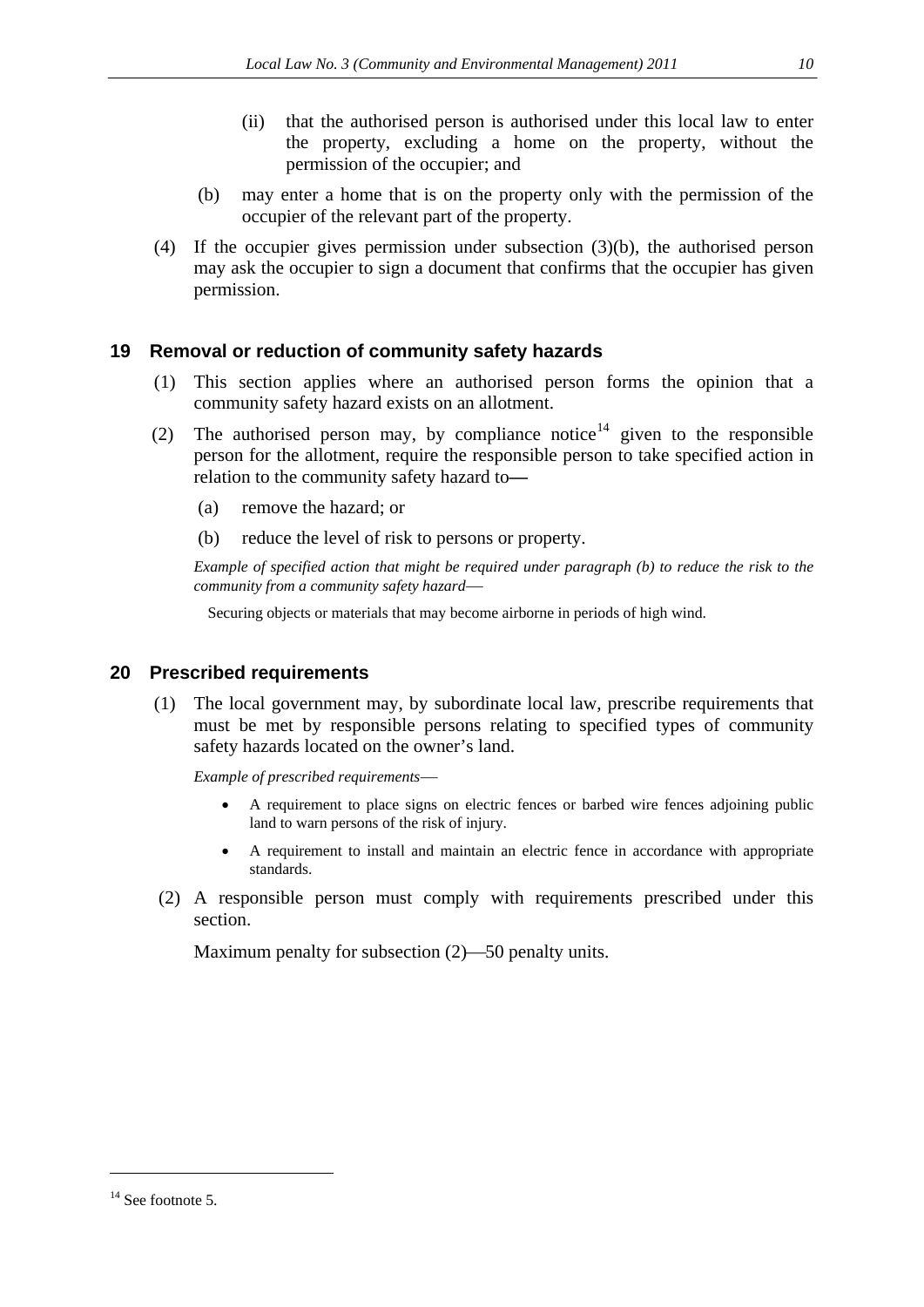## <span id="page-10-0"></span>**Part 6 Noise standards**

### <span id="page-10-1"></span>**21 Prescribed noise standards**

- (1) This section applies if the local government is the administering authority for the *Environmental Protection Act 1994*, chapter 8, part 3B.[15](#page-9-2)
- (2) The local government may, by subordinate local law, prescribe a noise standard in the whole, or designated parts, of the local government's area by—
	- (a) prohibiting the making of a stated noise (for example, by reference to the activity making the noise and the time at which the noise is made);<sup>[16](#page-10-4)</sup> and
	- (b) stating the section, in the *Environmental Protection Act 1994,* chapter 8, part 3B, division 3, for which the subordinate local law provision is prescribing a noise standard. $17$

## <span id="page-10-2"></span>**Part 7 Miscellaneous**

### <span id="page-10-3"></span>**22 Subordinate local laws**

The local government may make subordinate local laws about—

- (a) declaring animals or plants of specified species to be local pests;<sup>[18](#page-10-6)</sup> or
- (b) lighting and maintaining of fires in the open; $^{19}$  $^{19}$  $^{19}$  or
- (c) fire hazards; $^{20}$  $^{20}$  $^{20}$  or
- (d) community safety hazards;<sup>[21](#page-10-9)</sup> or
- (e) prescribed requirements relating to community safety hazards; $^{22}$  $^{22}$  $^{22}$  or
- (f) prescribed noise standards for the *Environmental Protection Act 1994*. [23](#page-10-11)

<u>.</u>

- <span id="page-10-7"></span> $19$  See section 15(2).
- <span id="page-10-8"></span> $20$  See section 16(3)(b).
- <span id="page-10-9"></span> $21$  See section 17(c).
- <span id="page-10-10"></span> $22$  See section 20(1).
- <span id="page-10-11"></span> $23$  See section 21(2).

<sup>15</sup> See the *Environmental Protection Act 1994*, section 514, for the making of a regulation to devolve the administration and enforcement of parts of the Act to local governments as the administering authority. The *Environmental Protection Regulation 2008*, section 99, devolves the administration and enforcement of noise standards to local governments. Section 109 of the Regulation declares local government authorised persons to be authorised persons under the *Environmental Protection Act 1994*, section 445(1)(c). Chapter 9 of that Act provides for the investigation and enforcement powers of authorised persons.

<span id="page-10-4"></span><sup>&</sup>lt;sup>16</sup> See, however, *Local Law No.1 (Administration) 2011*, section 10(4)(a), regarding conditions of approvals that may authorise an act or omission that contravenes a noise standard.

<span id="page-10-5"></span> $17$  Section 440O(3) provides that a local law that prescribes a noise standard replaces the nominated default noise standard in the *Environmental Protection Act 1994,* chapter 8, part 3B, division 3.

<span id="page-10-6"></span> $18$  See section 6(1).